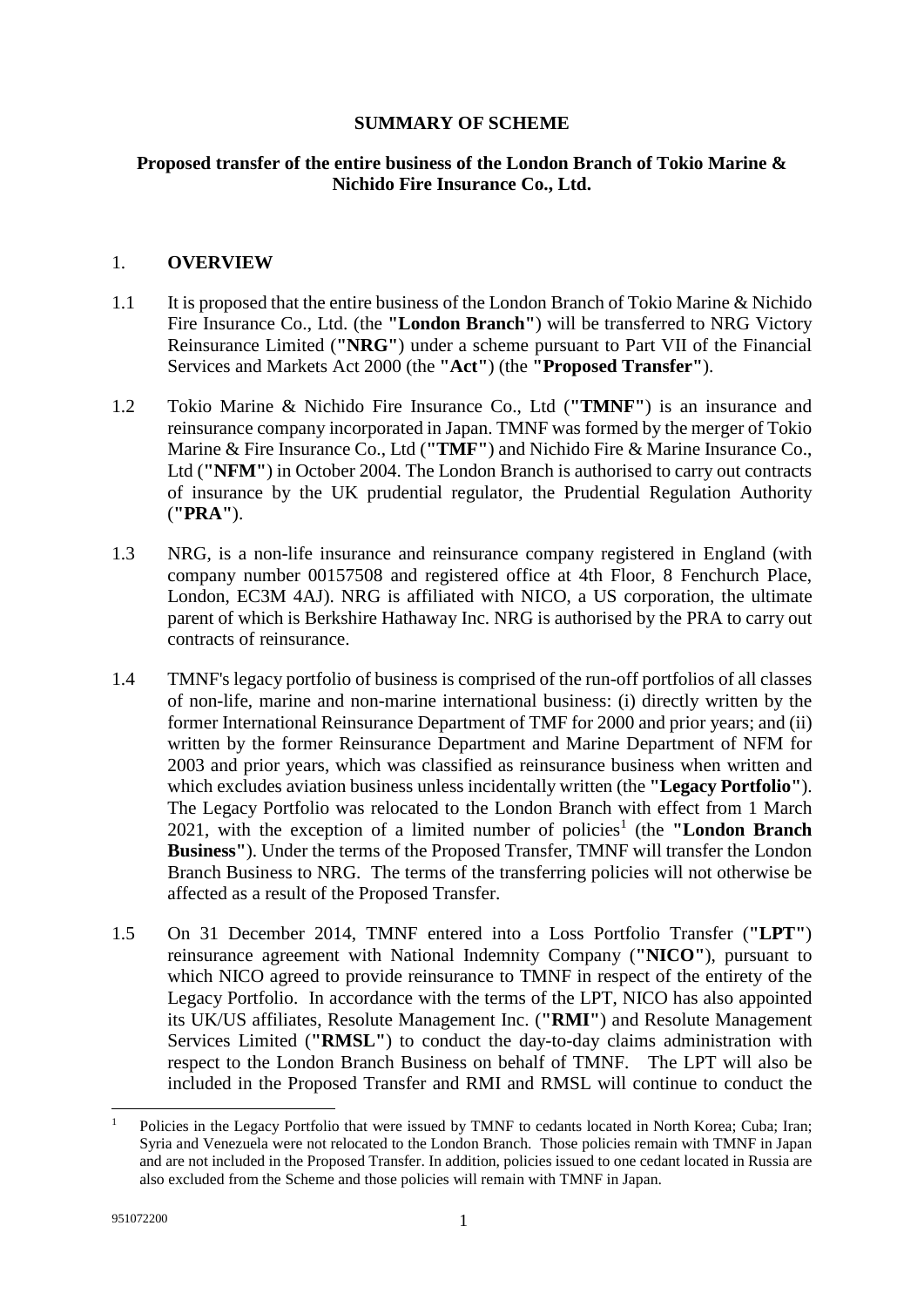administration of claims after the Proposed Transfer takes effect. Therefore, the claims administration process will continue as it is currently conducted following the Proposed **Transfer** 

### 2. **PROCESS**

- 2.1 The Proposed Transfer will be effected under provisions contained in Part VII of, and Schedule 12 to, the Act. These provisions permit a business carried on by a company that is authorised to carry out contracts of insurance in the UK to be transferred to another insurance company. The details of such a transfer must be set out in a scheme (the **"Scheme"**).
- 2.2 In order for the Scheme to become effective, the High Court of Justice of England and Wales (the **"Court"**) must approve the Scheme. TMNF made an application to the Court for approval of the Proposed Transfer by a Claim Form issued on 4 April 2022. The Court hearing is expected to take place on 7 July 2022. The Court will approve the Scheme only if certain legal requirements are satisfied and, if in all the circumstances of the case, the Court considers it appropriate to approve the Scheme. The application to the Court was accompanied by a report on the terms of the Scheme in a form approved by the PRA and made by a person appearing to the PRA to have the skills necessary to make a proper report (the **"Independent Expert's Report"**).
- 2.3 Any person who considers that they would be adversely affected by the carrying out of the Scheme is entitled to object (by sending written representations to the solicitors named below and/or the Court or making oral representations to the solicitors named below) or may appear at the time of that hearing in person or by Counsel, as may the PRA and the Financial Conduct Authority. Any person who intends to object orally or in writing or to appear is requested (but not obliged) to notify their objections and the reasons therefore as soon as possible, and preferably before 30 June 2022, to Mayer Brown International LLP (the solicitors acting for TMNF) by: (i) emailing: [TMNFPart7Transfers@mayerbrown.com](mailto:TMNFPart7Transfers@mayerbrown.com); (ii) by post to Mayer Brown International LLP, 201 Bishopsgate, London, EC2M 3AF; and/or (iii) by telephoning 020 3130 3000, in each case quoting reference 48520/20454/21680074.
- 2.4 Subject to the granting of an order of the Court sanctioning the Scheme, the Scheme is expected to become effective at 11.59 pm on 20 July 2022 (the **"Effective Date"**).

### 3. **SUMMARY OF THE SCHEME**

### 3.1 **Transfer of the London Branch Business to NRG**

The insurance and reinsurance policies pursuant to which TMNF is the insurer or reinsurer and that make up the London Branch Business will be transferred to NRG in accordance with the Scheme on the Effective Date. NRG will become the insurer or reinsurer under each transferring insurance and reinsurance policy for which TMNF is currently the insurer or reinsurer.

The transfer will not affect the terms and conditions of the transferring policies other than as necessary to replace references to TMNF with NRG. Following the transfer, policyholders will be entitled to the same rights against NRG as they had against TMNF.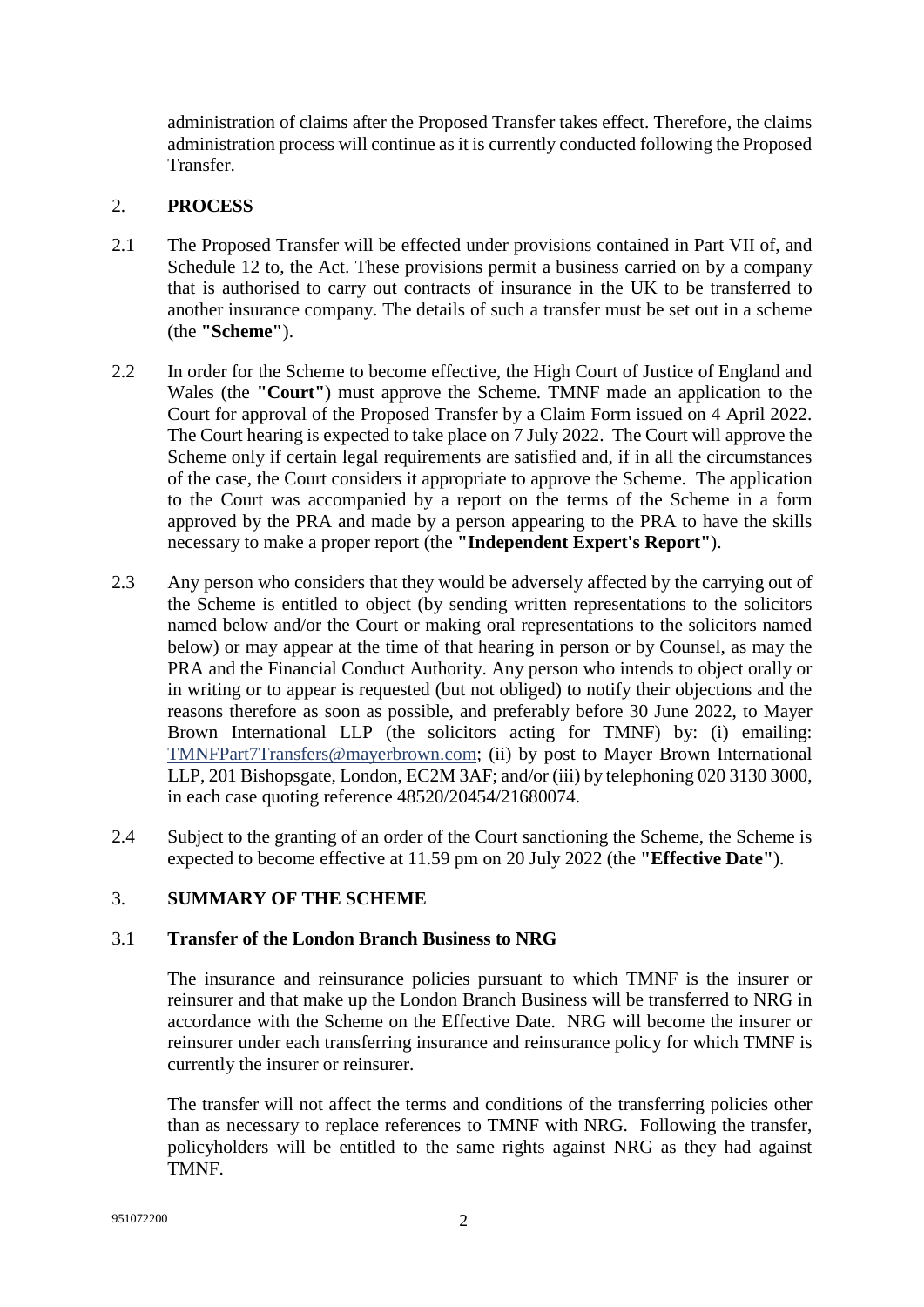### 3.2 **Transfer of the LPT Agreement**

The Scheme will also transfer the LPT Agreement, and any other reinsurance contracts protecting the London Branch Business, which will continue in force with the substitution of NRG in place of TMNF, as the reinsured party, on the terms that applied before the Scheme took effect. The rights and obligations of the reinsurers, as reinsurer, will remain unchanged but will, following the Scheme, be exercisable against or owed to NRG for the benefit of the Legacy Portfolio.

## 3.3 **Continuity of Proceedings**

From the Effective Date any rights which a policyholder had against the TMNF under their policy or any other agreements relating to the Legacy Portfolio shall have those same rights but against NRG and any proceedings which are pending, current or contemplated by or against TMNF in respect of the transferring business will be continued or (as the case may be) commenced by or against NRG.

## 3.4 **Premiums, Mandates and other Instructions**

All premiums, mandates and other instructions such as direct debits and standing orders payable to TMNF will be payable from the Effective Date to NRG. No further action is required from policyholders in order to effect this.

## 3.5 **Excluded Policies**

The Court has a discretion to determine, for any reason, that a specific policy or policies should not be transferred by virtue of the Scheme. However, TMNF has no reason to believe that the Court will exclude any policy or policies from the Proposed Transfer.

### 3.6 **Effective Date**

The Scheme shall become operative on 20 July 2022 or on the date that is specified within the relevant court order that will be made available on the TMNF scheme webpage. Should the Scheme not become effective on 20 July 2022 or on any other date that the court may order then the Scheme will lapse.

### 3.7 **Personal Data**

Any rights, liabilities and obligations that were applicable to TMNF with regards to the personal data of policyholders shall apply in the same way to NRG.

### 3.8 **Modifications or Additions**

TMNF and NRG can agree, on behalf of all persons concerned, modifications or additions to the Scheme provided they seek the approval of the Court. Approval of the Court is not required for some modifications or additions if agreed in writing between TMNF and NRG if these are, for example, minor and/or technical amendments or which are necessary to comply with an applicable law, rule or regulation.

### 3.9 **Successors and Assigns**

The Scheme will still bind any successors or assignees of TMNF or NRG.